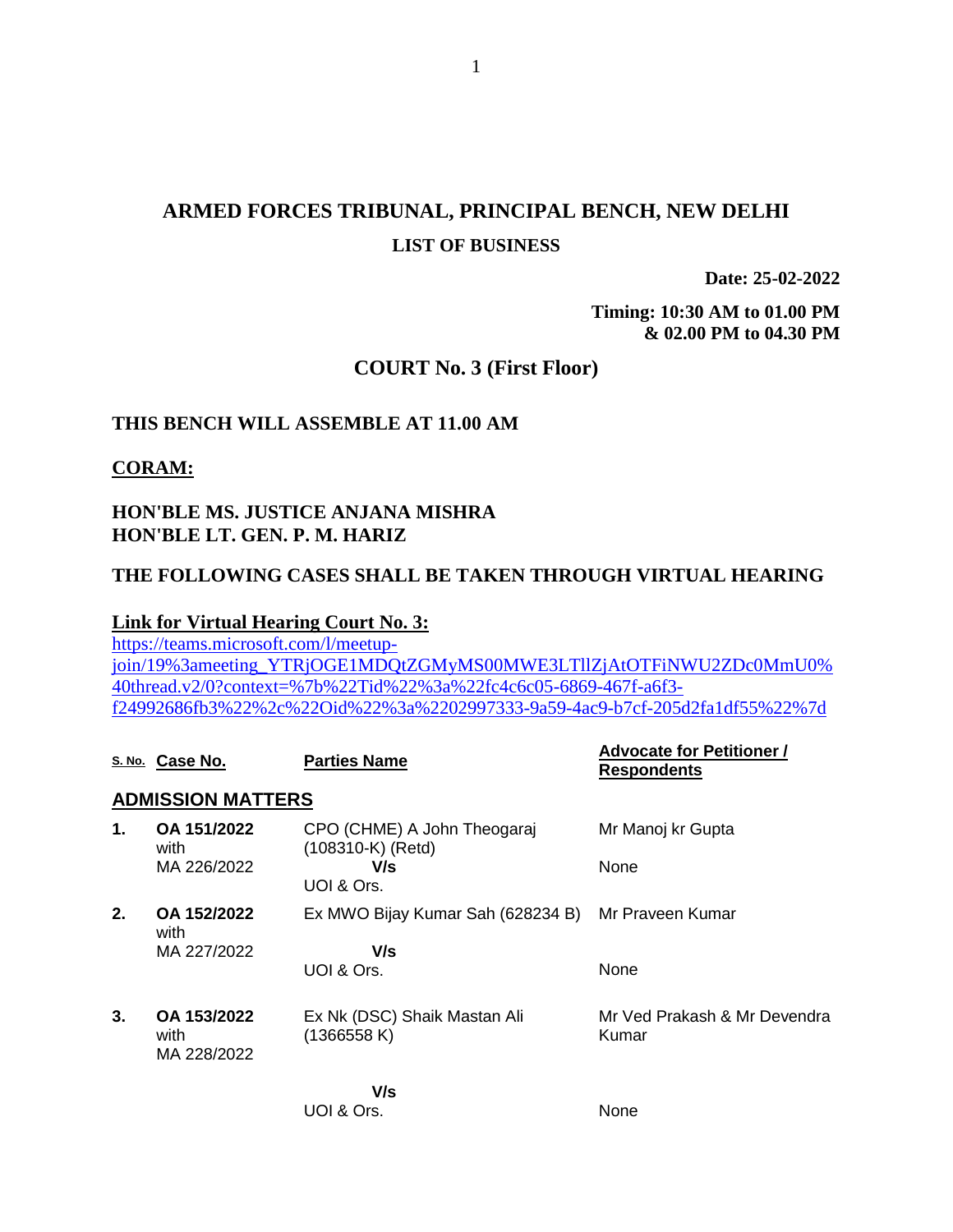| 4.  | OA 159/2022                        | (IC 13528 W) Brig Randhir Singh<br>Randhawa (Retd)        | Mr S S Pandey & Associates            |
|-----|------------------------------------|-----------------------------------------------------------|---------------------------------------|
|     |                                    | V/s<br>UOI & Ors.                                         | None                                  |
| 5.  | OA 160/2022                        | Ex NK Jag Narayan Yadav<br>(14269499Y)                    | Mr Bikrama Sah                        |
|     |                                    | V/s<br>UOI & Ors.                                         | None                                  |
| 6.  | OA 161/2022                        | Ex EM (R) I Amritaksha Mukherjee<br>(214714 N)            | Mr Ved Prakash & Mr Devendra<br>Kumar |
|     |                                    | V/s<br>UOI & Ors.                                         | None                                  |
| 7.  | OA 167/2022<br>with<br>MA 238/2022 | Ex Nk (DSC) Arjun Singh (14546234-<br>F)                  | Mr Ved Prakash & Devendra<br>Kumar    |
|     |                                    | V/s<br>UOI & Ors.                                         | None                                  |
| 8.  | OA 168/2022<br>with                | Ex Hav Raghubir Singh (14238463 Y)                        | Mr Ved Prakash & Devendra<br>Kumar    |
|     | MA 239/2022                        | V/s<br>UOI & Ors.                                         | None                                  |
| 9.  | OA 187/2022                        | Sgt Chatur Bhuj Gurjar (Retd) (628345- Mr Raj Kumar<br>G) |                                       |
|     |                                    | V/s<br>UOI & Ors.                                         | None                                  |
| 10. | OA 188/2022                        | Sgt Surender Kumar (Retd) (781540-<br>R)                  | Mr Raj Kumar                          |
|     |                                    | V/s<br>UOI & Ors.                                         | None                                  |
| 11. | OA 189/2022                        | GNR (DMT) Ritek 21015640 M                                | Mr S N Sharma & Aman Mudgal           |
|     |                                    | V/s<br>UOI & Ors.                                         | None                                  |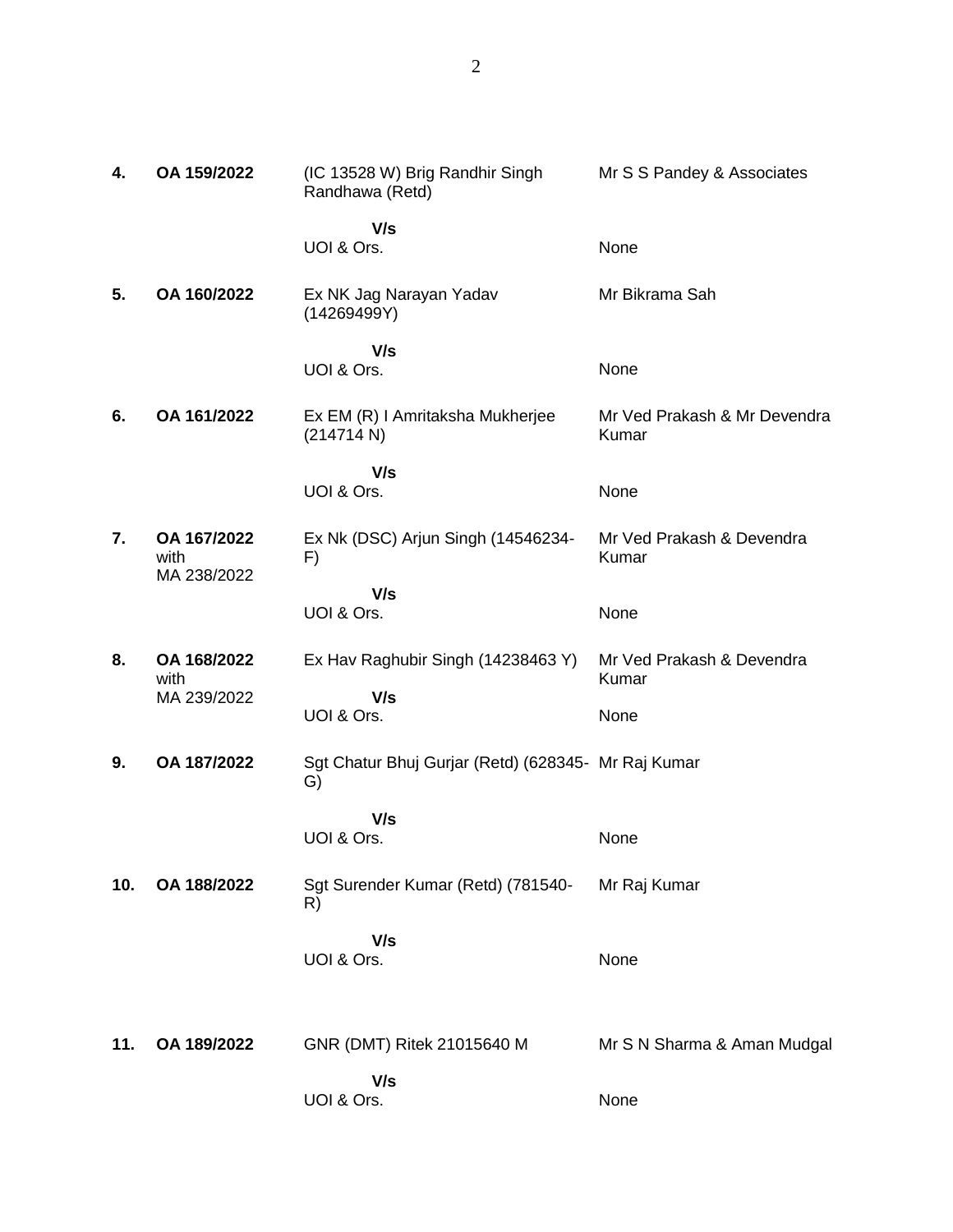**12. OA 190/2022** with MA 266/2022 (642939 G) HFO Satyvir Singh (Retd)  **V/s** UOI & Ors. Mr Praveen Kumar None **13. OA 191/2022** with MA 267/2022 Cdr RC Yadav (Retd) (No 86364 F)  **V/s** UOI & Ors. Mr Praveen Kumar None **14. OA 192/2022** with MA 268/2022 Sgt Virender Singh Yadav (Retd) (No 740669 S)  **V/s** UOI & Ors. Mr AK Chaudhry None **15. OA 193/2022** with MA 269/2022 Ex Sub Harbir Singh (JC 370542 A)  **V/s** UOI & Ors. Mr Praveen Kumar None **16. OA 194/2022** with MA 270/2022 WO Rajiv Kumar Suman (Retd) (No 673430 N)  **V/s** UOI & Ors. Mr AK Chaudhary None **17. OA 195/2022** with MA 271/2022 Sgt Singh Rajiv Kumar (Retd) (No 747950 K)  **V/s** UOI & Ors. Mr AK Chaudhary None **18. OA 198/2022** with MA 274/2022 Ex Sgt Shri Krishan Yadav (672784-T)  **V/s** UOI & Ors. Mr Praveen Kumar None **19. OA 202/2022** (795489 A) Sgt Mukesh Kumar Singh (Retd) V/s UOI & Ors. Mr Ramniwas Bansal None **20. OA 203/2022** Sep Govind Singh (No 5850611) V/s UOI & Ors. Mr Manoj Kr Gupta None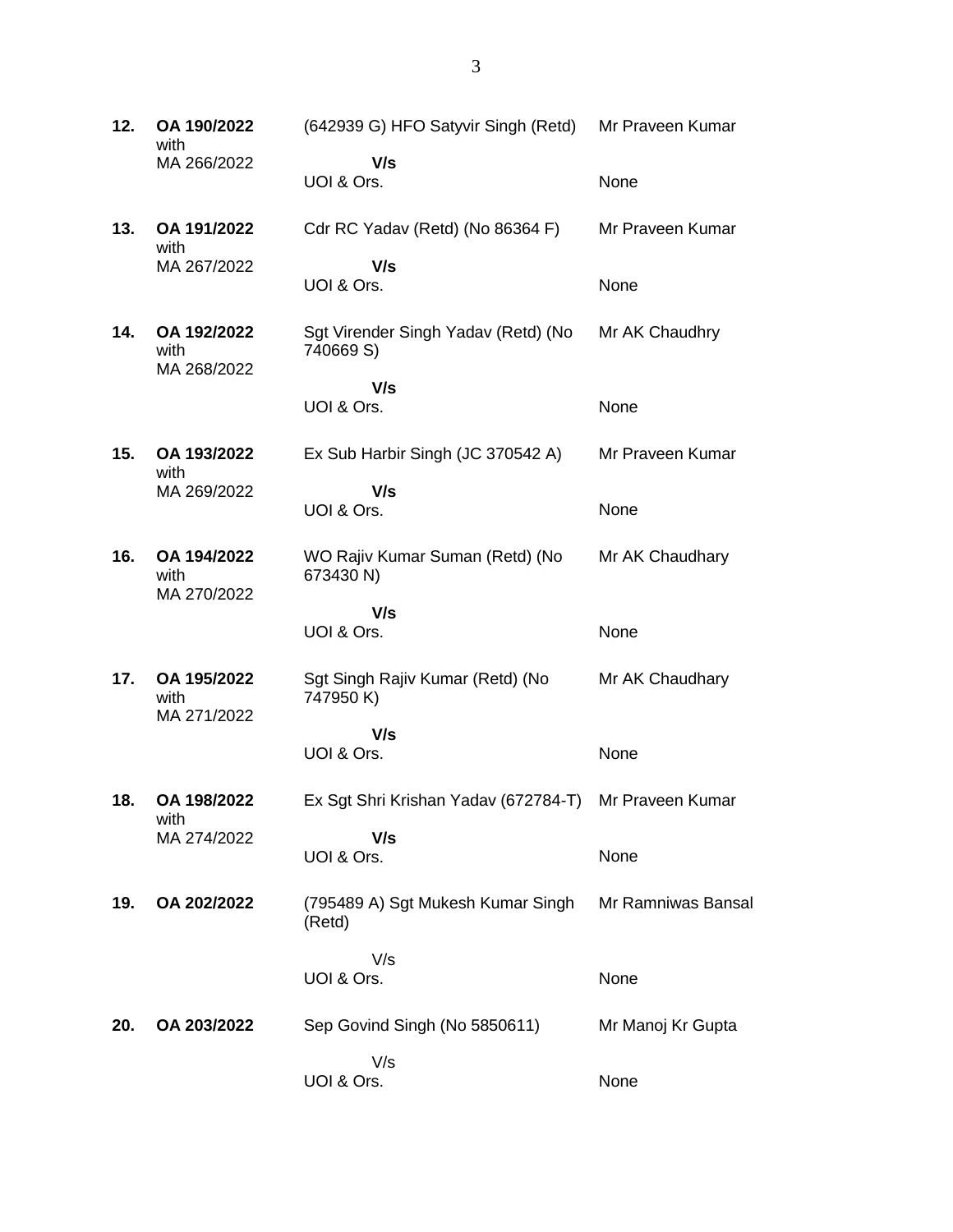| 21. | OA 204/2022                        | Sgt Kamaljeet Singh (Retd) (776281-S) Mr Arun Kumar Vashishta |                             |
|-----|------------------------------------|---------------------------------------------------------------|-----------------------------|
|     |                                    | V/s<br>UOI & Ors.                                             | None                        |
| 22. | OA 205/2022<br>with                | Sgt Raj Kamal Azad (Retd) (901785)                            | Mr Manoj Kumar Gupta        |
|     | MA 297/2022                        | V/s<br>UOI & Ors.                                             | None                        |
| 23. | OA 206/2022<br>with<br>MA 298/2022 | Hav Mohan Singh (Retd) (No<br>14608260 N)                     | Mr US Maurya                |
|     |                                    | V/s<br>UOI & Ors.                                             | None                        |
| 24. | OA 209/2022<br>with<br>MA 302/2022 | Nk DSC Jagdish Chand (Retd)<br>(10197610A)                    | Mr U S Maurya               |
|     |                                    | V/s<br>UOI & Ors.                                             | None                        |
| 25. | OA 210/2022<br>with                | Col Sanjay Kumar Razdan (IC<br>45900W) Retd                   | Mr Ajai Bhalla              |
|     | MA 303/2022                        | V/s<br>UOI & Ors.                                             | None                        |
| 26. | OA 211/2022<br>with                | Ex Nb/Sub Varghese M D (JC 261923<br>N)                       | Mr Ajit Kakkar & Associates |
|     | MA 304/2022                        | V/s<br>UOI & Ors.                                             | None                        |
|     | <u>MA (OTHERS)</u>                 |                                                               |                             |
| 27. | MA 323/2022<br>in                  | Ex Sgt Dharmendra Singh (775733 K)                            | Ranjan Kumar                |
|     | OA 2322/2021                       | V/s<br>UOI & Ors                                              | Ms Jyotsna Kaushik          |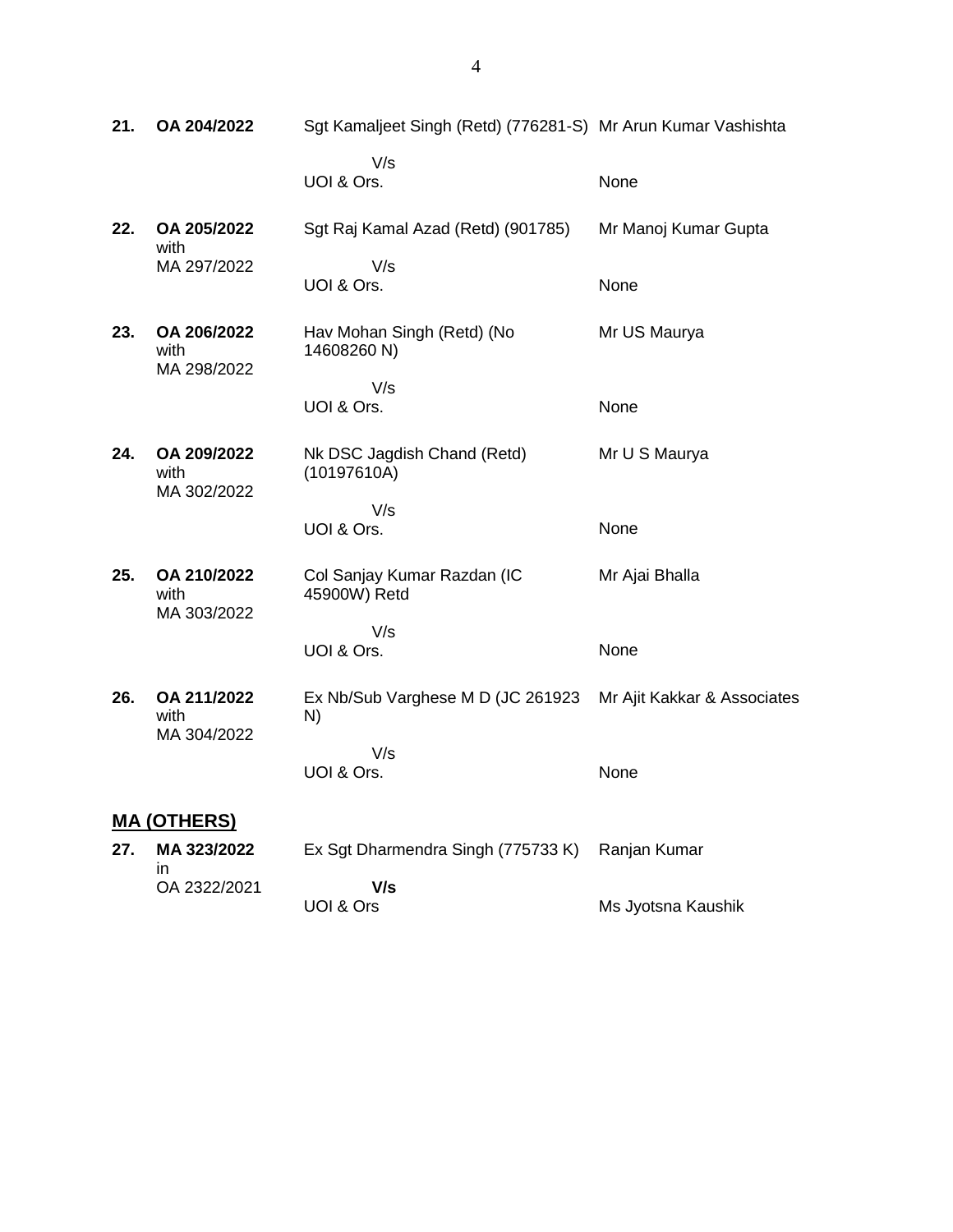# **ARMED FORCES TRIBUNAL, PRINCIPAL BENCH, NEW DELHI LIST OF BUSINESS**

**Date: 25-02-2022**

**Timing: 11:00 AM**

# **PRINCIPAL REGISTRAR COURT**

# **PRINCIPAL REGISTRAR COURT WILL SIT FROM 12.00 NOON TO 1.00 PM**

# **THE FOLLOWING CASES SHALL BE TAKEN THROUGH VIRTUAL HEARING**

# **Link for Virtual Hearing Principal Registrar Court:**

<https://aftpb.webex.com/meet/vcaftpb>

|    | S. No. Case No.                      | <b>Parties Name</b>                                                                 | <b>Advocate for Petitioner /</b><br><b>Respondents</b> |
|----|--------------------------------------|-------------------------------------------------------------------------------------|--------------------------------------------------------|
|    | <b>Pleadings Not Complete</b>        |                                                                                     |                                                        |
| 1. | OA 1990/2021<br>with<br>MA 2062/2021 | Sub Ashok Kumar (Retd) (JC<br>730426H)                                              | Ms Archana Ramesh                                      |
|    |                                      | V/s<br>UOI & Ors.                                                                   | Mr. Niranjana Das                                      |
|    | <b>Final Opportunities</b>           |                                                                                     |                                                        |
| 2. | OA 2346/2021                         | MWO (HFL) Randhir Singh Chauhan Mr DK Sahrma & SK Vashistha<br>(Retd) (No 636572 N) |                                                        |
|    |                                      | V/s                                                                                 |                                                        |
|    |                                      | UOI & Ors.                                                                          | Mr Prabodh Kumar                                       |
| 3. | OA 2352/2021<br>with                 | Ex POMA Swadesh Kumar (114711H) Mr Virender Singh Kadian                            |                                                        |
|    | MA 2457/2021                         | V/s                                                                                 |                                                        |
|    |                                      | UOI & Ors.                                                                          | Mr V Pattabhi Ram                                      |
| 4. | OA 2353/2021<br>with                 | JWO Charan Singh (Retd) (767015-S) Mr Raj Kumar                                     |                                                        |
|    | MA 2458/2021                         | V/s                                                                                 |                                                        |
|    |                                      | UOI & Ors.                                                                          | Mr V Pattabhi Ram                                      |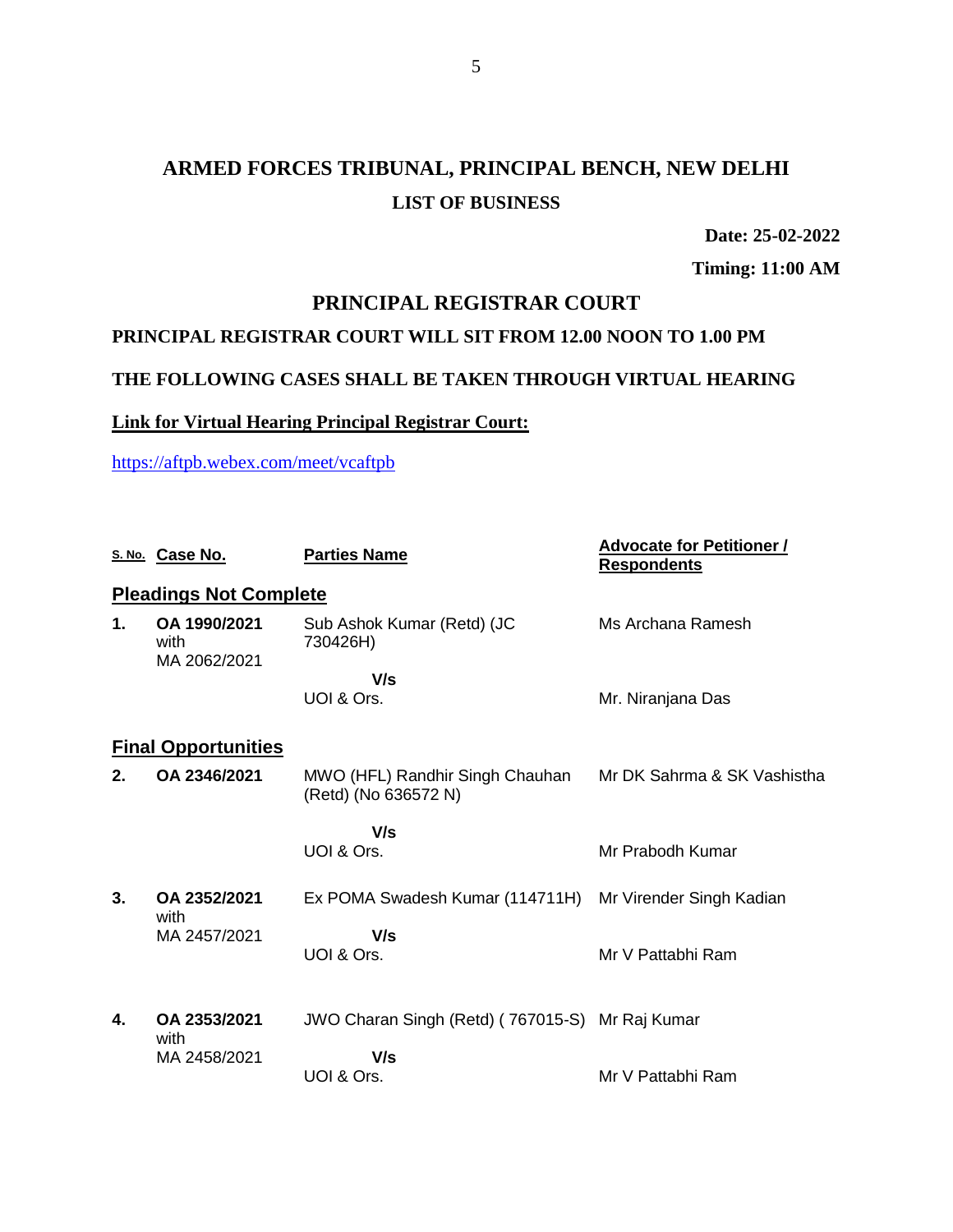| 5.  | OA 2356/2021                         | Smt Tara Devi Wd/o No 07059744 K<br>Ex Hav (Hony Nb Sub) Sone Lal | Mr JP Sharma & Associate     |
|-----|--------------------------------------|-------------------------------------------------------------------|------------------------------|
|     |                                      | V/s<br>UOI & Ors.                                                 | Ms Suman Chauhan             |
| 6.  | OA 2357/2021<br>with                 | Rect Kuber Singh (Retd) (3201164)                                 | Mr Manoj Kumar Gupta         |
|     | MA 2461/2021                         | V/s<br>UOI & Ors.                                                 | Ms Jyotsana Kaushik          |
| 7.  | OA 2358/2021<br>with<br>MA 2462/2021 | <b>JWO Ram Sewak Shukla Wpn/Fit</b><br>(Retd) (695200 F)          | Mr Rakesh Kumar Yadav        |
|     |                                      | V/s<br>UOI & Ors.                                                 | Mr Arvind Patel              |
| 8.  | OA 2360/2021<br>with                 | HFO Prafulla Kumar Patowary (Retd)<br>(No 617626 L)               | Mr Ajit Kakkar & Associates  |
|     | MA 2464/2021                         | V/s<br>UOI & Ors.                                                 | Mr Rajeev Kumar              |
| 9.  | OA 2387/2021                         | 683667 HFO Permanand Tiwari (Retd)                                | Mr Manoj Kumar Gupta         |
|     |                                      | V/s<br>UOI & Ors.                                                 | Mr Avdhesh Kumar Singh       |
| 10. | OA 2388/2021                         | (654632 F) WO Rajendra Prasad<br>Singh (Retd)                     | Mr Bipin Bihari              |
|     |                                      | V/s<br>UOI & Ors.                                                 | Mr Prabodh Kumar             |
| 11. | OA 2389/2021                         | Cdr Kuldeep Sharma (Retd) (89780-W) Mr Pushpendra Kumar Dhaka     |                              |
|     |                                      | V/s<br>UOI & Ors.                                                 | Mr. Ashok Chaitanya          |
| 12. | OA 2390/2021                         | (673628) MWO Ahamad Akram Bashir<br>(Retd)                        | Mr Manoj Kumar Gupta         |
|     |                                      | V/s<br>UOI & Ors.                                                 | Ms Jyotsna Kaushik           |
| 13. | OA 2408/2021                         | (13957583 F) Nk Karamvir (Retd)                                   | Mr B P Vaishnav & Associates |
|     | with<br>MA 2511/2021                 | V/s<br>UOI & Ors.                                                 | Ms Jyotsna Kaushik           |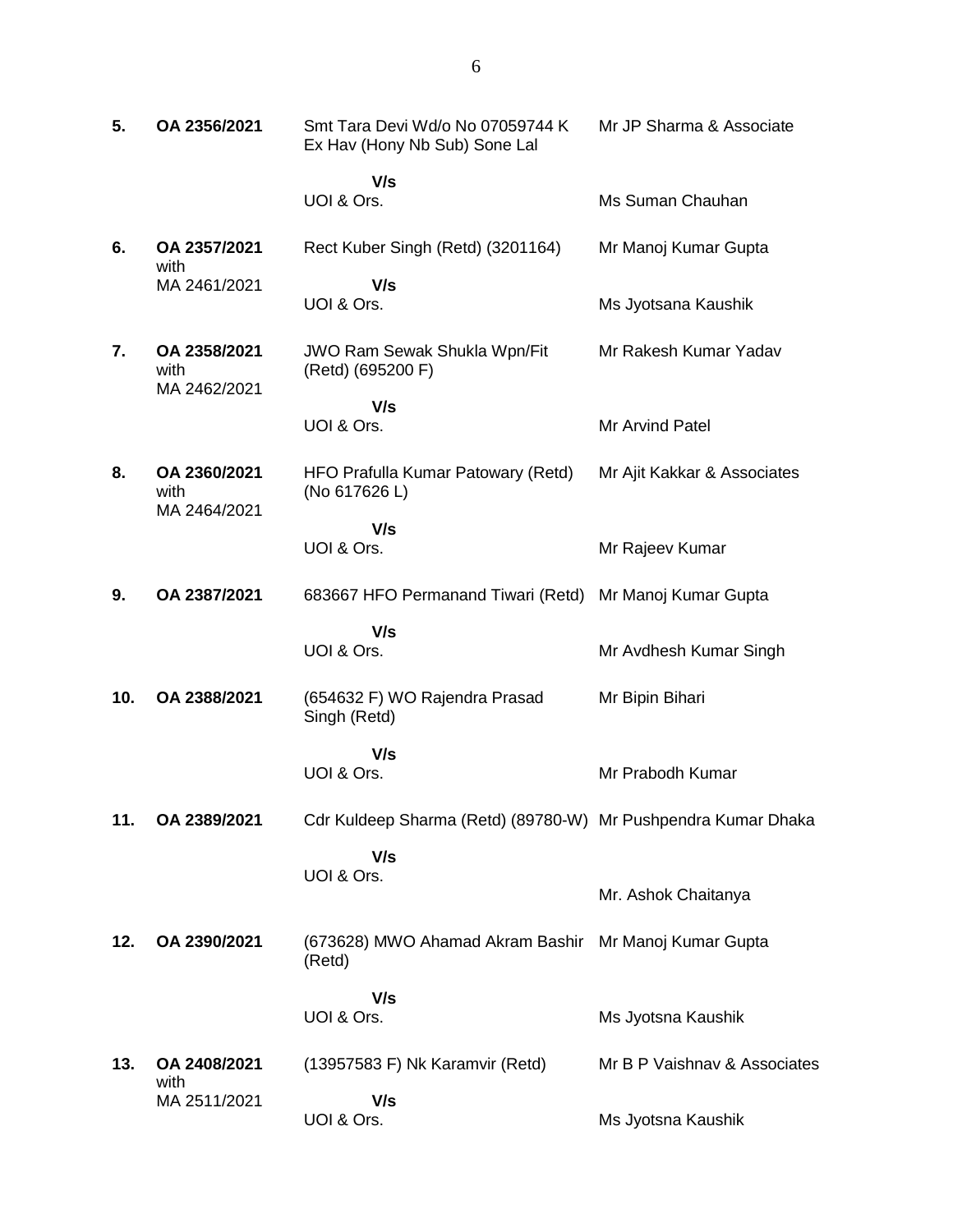**14. OA 2409/2021** with MA 2512/2021 Smt Raj Bala Wd/O Ex Hav Hony Nb Sub Late Yad Ram (14205285-F)  **V/s** UOI & Ors. Mr Virender Singh Kadian Mr Prabodh Kumar **15. OA 2410/2021** with MA 2513/2021 (IC-44097 W) Col Harjeet Singh (Retd) Mr O S Punia  **V/s** UOI & Ors. Mr V Pattabhi Ram **16. OA 2411/2021** Ex LEM (R) Dipen Singha (213796 A)  **V/s** UOI & Ors. Mr Ved Prakash & Mr Devendra Kumar Mr. Rajeev Kumar **17. OA 2412/2021** with MA 2515/2021 Ex JWO Kishore Kumar Jha (S No 680948-T)  **V/s** UOI & Ors. Mr Kritendra Tiwari Mr Rajeev Kumar **18. OA 2413/2021** with MA 2516/2021 (51313 W) Cdr Jayakrishnan N Nair (Retd)  **V/s** UOI & Ors. Mr Shakti Chand Jaidwal Mr. Avdhesh Kumar Singh **19. OA 2416/2021** (75480 W) Surg Capt (TS) V V Prabhakar(Retd)  **V/s** UOI & Ors. Mr Ved Prakash & Mr Devendra Kumar Mr. Avdhesh Kumar Singh **20. OA 2418/2021** with MA 2519/2021 700895-F JWO Narayan Dass Gaba (Retd)  **V/s** UOI & Ors. Mr Bipin Bihari Mr K K Tyagi **21. OA 2429/2021** (IC-17651 M) Col Gopal Ramtri (retd)  **V/s** UOI & Ors. Mr Shakti Chand Jaidwal Mr. V Pattabhi Ram **22. OA 2430/2021** IC 27375H Col D S Narban (Retd)  **V/s** UOI & Ors. Mr Indra Sen Singh & Kirtka Chhatwal Mr Rajeev Kumar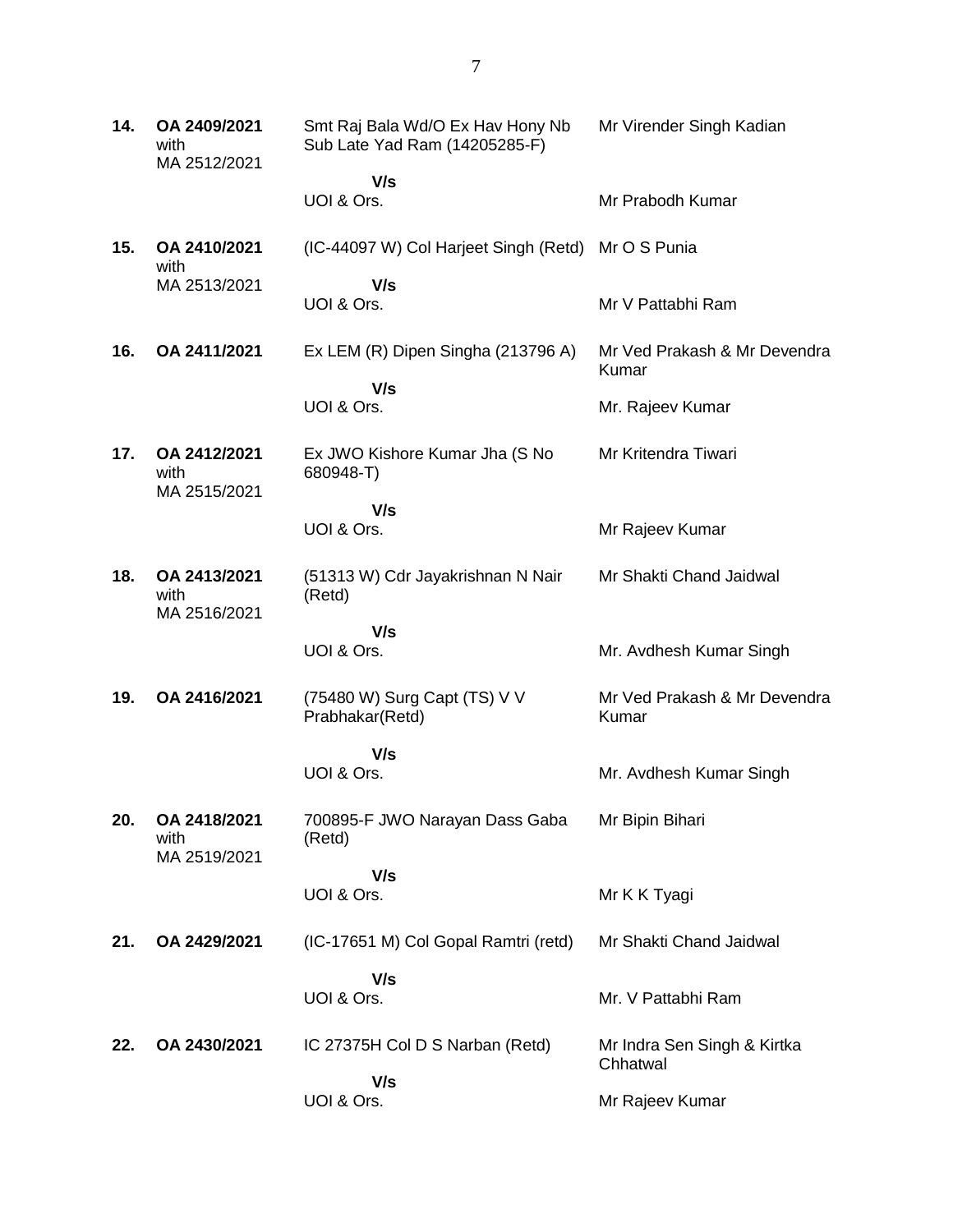| 23. | OA 2431/2021                         | Raj Kumar S/o Late Harbulal<br>(13600924)                                            | Mr Anilendra Pandey         |
|-----|--------------------------------------|--------------------------------------------------------------------------------------|-----------------------------|
|     |                                      | V/s<br>UOI & Ors.                                                                    | Mr. Rajeev Kumar            |
| 24. | OA 2434/2021<br>with<br>MA 2542/2021 | Sgt Jagat Pati Singh (Retd) (No<br>772188 R)                                         | Mr AK Chaudhary             |
|     |                                      | V/s<br>UOI & Ors.                                                                    | Mr K K Tyagi                |
| 25. | OA 2435/2021<br>with<br>MA 2543/2021 | Ex Sep Banchhanidhi Behera<br>(14813525 A)                                           | Mr Kritendra Tiwari         |
|     |                                      | V/s<br>UOI & Ors.                                                                    | Mr Niranjana Das            |
| 26. | OA 2436/2021<br>with                 | Ex Nk Manoj Kumar UT (15395040-P)                                                    | Mr Kritendra Tiwari         |
|     | MA 2544/2021                         | V/s<br>UOI & Ors.                                                                    | Dr Vijendra Singh Mahndiyan |
| 27. | OA 2437/2021<br>with<br>MA 2545/2021 | Smt Kamlesh Kumari Widow of No<br>6645040W Ex Hav Hony Nb Sub Late<br>Mahender Singh | Mr V S Kadian               |
|     |                                      | V/s<br>UOI & Ors.                                                                    | Mr. Ashok Chaitanya         |
| 28. | OA 2438/2021<br>with<br>MA 2546/2021 | Ex Hav (Hony Nb Sub) Yogandar<br>Singh (No 6471070 F)                                | Mr Virender Singh Kadian    |
|     |                                      | V/s<br>UOI & Ors.                                                                    | Mr Shyam Narayan            |
| 29. | OA 2439/2021<br>with<br>MA 2547/2021 | (666954 R) MWO Rajendra Prasad<br>(Retd)                                             | Mr A K Chaudhary            |
|     |                                      | V/s<br>UOI & Ors.                                                                    | Ms. Jyotsna Kaushik         |
| 30. | OA (Appeal)<br>2442/2021<br>with     | WO Girish Deo Prasad (Retd)<br>(673523A)                                             | Mr A K Choudahry            |
|     | MA 2550/2021                         | V/s<br>UOI & Ors.                                                                    | Mr K K Tyagi                |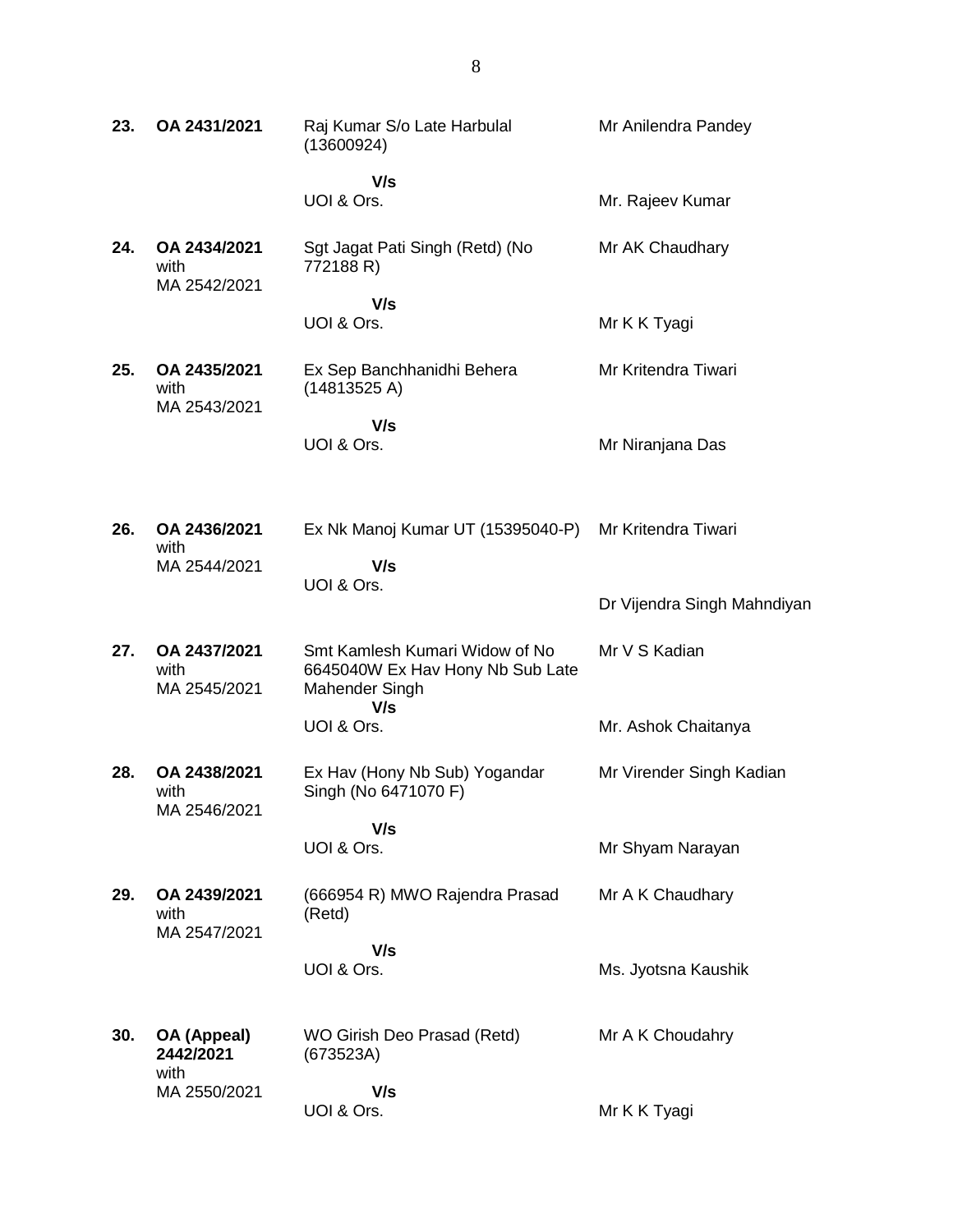# **First Time Listed For Completion Of Pleadings**

| 31. | OA 750/2021                           | Ex Rect Mayank Oli (14949726-Y)                            | Mr Narender Kaushik & Pankaj<br>Kaushik |
|-----|---------------------------------------|------------------------------------------------------------|-----------------------------------------|
|     |                                       | V/s<br>UOI & Ors.                                          | Mr. Neeraj, Sr. CGSC                    |
| 32. | OA 2322/2021<br>with                  | Ex Sgt Dharmendra Singh (775733 K)                         | Mr Ranjan Kumar                         |
|     | MA 2429/2021                          | V/s<br>UOI & Ors.                                          | Ms Jyotsna Kaushik                      |
|     |                                       |                                                            |                                         |
| 33. | OA 2677/2021<br>with                  | WO Balvir Singh (Retd) (690476-R)                          | Mr Ramniwas Bansal                      |
|     | MA 2827/2021                          | V/s                                                        |                                         |
|     |                                       | UOI & Ors.                                                 | Ms. Jyotsna Kaushik                     |
| 34. | OA 2781/2021<br>with<br>MA 2972/2021  | (IC 40027 A) Maj Devendra Kumar Roy Athena Legal<br>(Retd) |                                         |
|     | (OA 8/2020 RB                         | V/s                                                        |                                         |
|     | Kolkata)                              | UOI & Ors.                                                 | Mr. Avdhesh Kumar Singh                 |
| 35. | OA 2782/2021<br>with<br>(OA 9/2020 RB | IC-40027 Major Devendra Kumar Roy<br>(Retd)                | Athena Legal                            |
|     | Kolkata)                              | V/s                                                        |                                         |
|     |                                       | UOI & Ors.                                                 | Mr. Avdhesh Kumar Singh                 |
| 36. | OA 2812/2021<br>with<br>MA 2998/2021  | MWO Shreekumar Shreedharan Nair<br>(Retd) (625176-H)       | Mr Ramniwas Bansal                      |
|     |                                       | V/s                                                        |                                         |
|     |                                       | UOI & Ors.                                                 | Ms. Jyotsna Kaushik                     |
| 37. | OA 2819/2021                          | 677804-K HFO (MWO) Awadhesh                                | Mr Durgesh Kumar Sharma                 |
|     | with                                  | Kumar Singh (Retd)                                         |                                         |
|     | MA 3013/2021                          | V/s                                                        |                                         |
|     |                                       | UOI & Ors.                                                 | Mr. K K Tyagi                           |
| 38. | OA 2820/2021<br>with<br>MA 3022/2021  | Ex Sep Kallappa B Ambarshetti<br>$(14367152-H)$            | Mr Ajit Kakkar & Associates             |
|     |                                       | V/s                                                        |                                         |
|     |                                       | UOI & Ors.                                                 | Ms. Jyotsna Kaushik                     |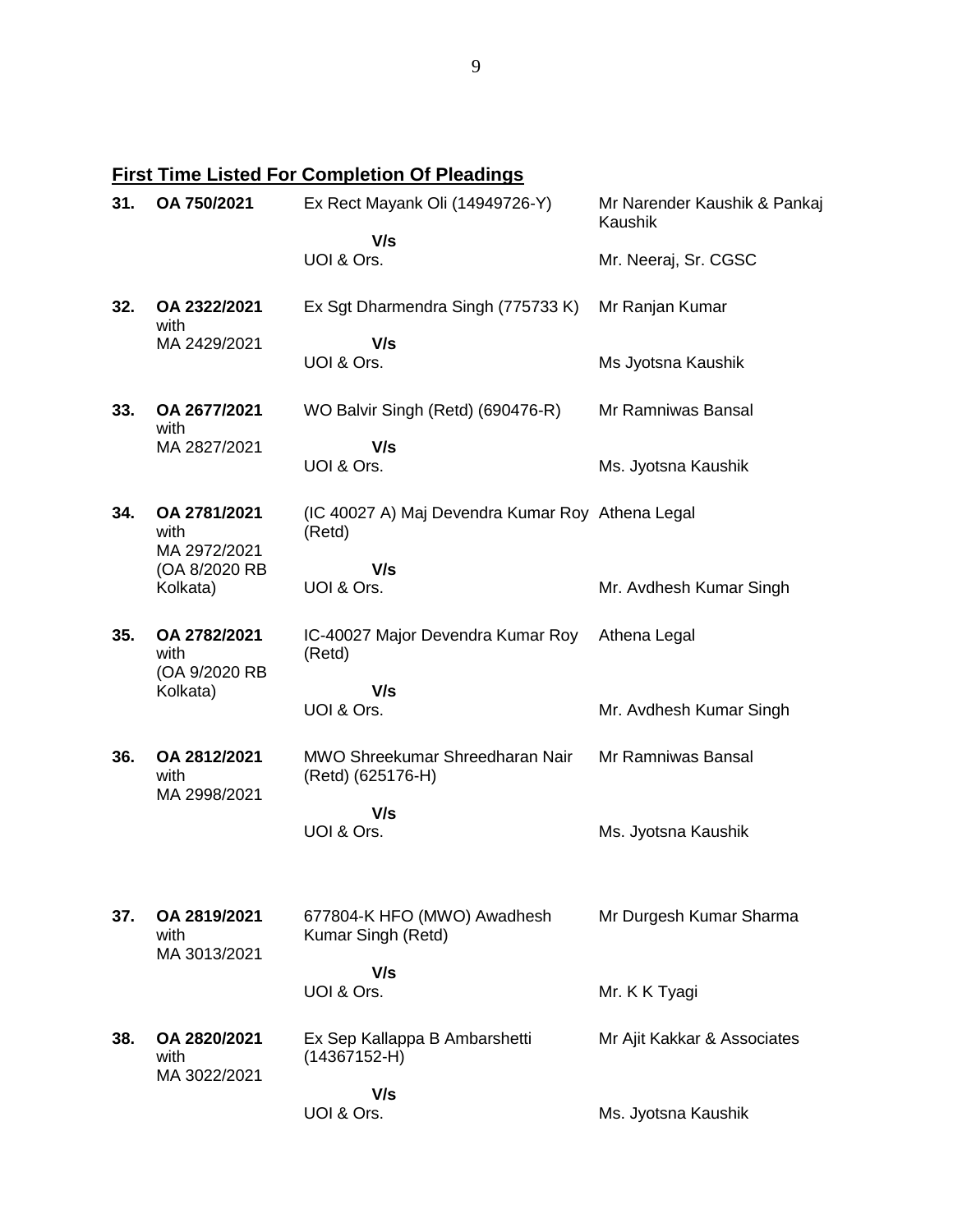| 39. | OA 2821/2021<br>with<br>MA 3023/2021 | Air CMDE Kishore Kumar Singh 18736 Mr Ajit Kakkar & Assocites<br>AE (M) (Retd) |                                         |
|-----|--------------------------------------|--------------------------------------------------------------------------------|-----------------------------------------|
|     |                                      | V/s                                                                            |                                         |
|     |                                      | UOI & Ors.                                                                     | Mr. Rajeev Kumar                        |
| 40. | OA 2824/2021                         | 682216 JWO Arvind Kumar Yadav<br>(Retd)                                        | Mr Manoj Kumar Gupta                    |
|     |                                      | V/s                                                                            |                                         |
|     |                                      | UOI & Ors.                                                                     | Mr. Prabodh Kumar                       |
| 41. | OA 2829/2021<br>with<br>MA 3031/2021 | (709069) Sgt Mukesh Kumar Singh<br>(Retd)                                      | Mr Manoj Kumar Gupta                    |
|     |                                      | V/s                                                                            |                                         |
|     |                                      | UOI & Ors.                                                                     | Mr. Anil Gautam                         |
| 42. | OA 2835/2021<br>with                 | Cdr V M Tyagi (Retd) (87608-H)                                                 | Ms Pallavi Awasthi                      |
|     | MA 3039/2021                         | V/s                                                                            |                                         |
|     |                                      | UOI & Ors.                                                                     | Mr. J S Yadav                           |
| 43. | OA 2839/2021<br>with                 | (677546 B) Sgt Braham Savroop<br>Bhatia (Retd)                                 | Mr Ramniwas Bansal                      |
|     | MA 3041/2021                         | V/s                                                                            |                                         |
|     |                                      | UOI & Ors.                                                                     | Mr. Satya Ranjan Swain                  |
| 44. | OA 2841/2021<br>with<br>MA 3043/2021 | Ex SCPO Ram Pujan Singh (108220)<br>F)                                         | Mr Ved Prakash & Mr Devendra<br>Kumar   |
|     |                                      | V/s<br>UOI & Ors.                                                              | None                                    |
|     |                                      |                                                                                |                                         |
| 45. | OA 2842/2021                         | (IC 43802 X) Col (TS) Ram Bali Singh<br>(Retd)                                 | Mr Jasman Singh Sethi & Mr<br>Navneet R |
|     |                                      | V/s<br>UOI & Ors.                                                              | Mr. V S Tomar                           |
|     |                                      |                                                                                |                                         |
| 46. | OA 2844/2021<br>with                 | Ex Nk Mahesh Kumar Thapa (5755639 Mr Ajit Kakkar & Associates<br>W)            |                                         |
|     | MA 3052/2021                         | V/s<br>UOI & Ors.                                                              | Mr. Arvind Kumar                        |